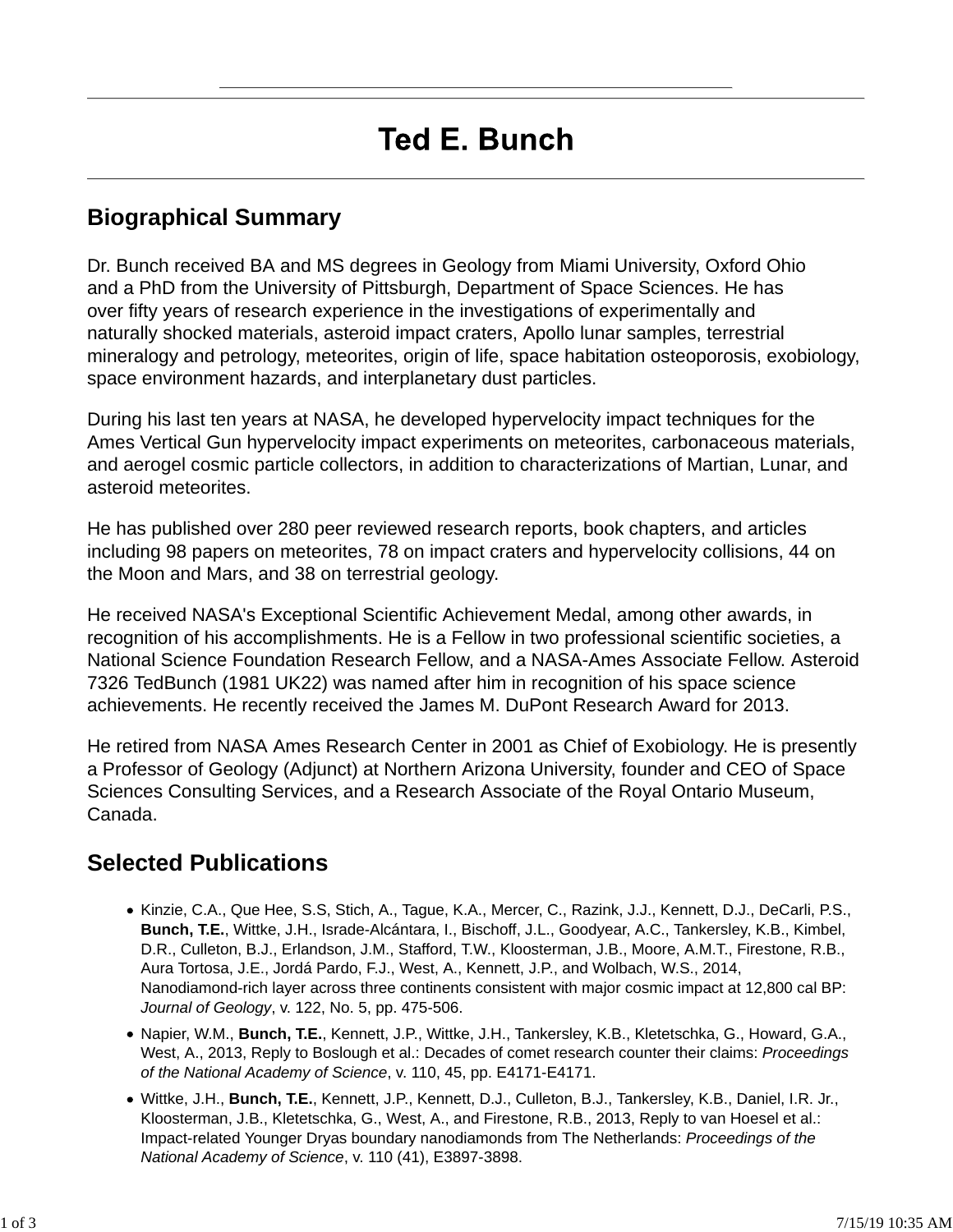- Wittke, J.H., **Bunch, T.E.**, Tankersley, K.B., Daniel, I.R. Jr., Kloosterman, J.B., Kletetschka, G., West, A., and Firestone, R.B., 2013, Reply to Ives and Froese: Regarding the impact-related Younger Dryas boundary layer at Chobot site, Alberta, Canada: *Proceedings of the National Academy of Science*, v.110 (41), E3900.
- Wittke, J.H., Weaver, J.C., **Bunch, T.E.**, Kennett, J.P., Kennett, D.K., Moore, A.M.T., Hillman, G.C., Tankersley, K.B., Goodyear, A.C., Daniel, R., Ray, J.H., Lopinot, N.H., Ferraro, D., Israde, I-A., Bischoff, J.L., DeCarli, P.S., Hermes, R.E., Kloosterman, J.B., Revay, Z., Howard, G.A., Kimbel, D.R., Kletetschka, G., Nabelek, L., Lipo, C.P., Sakai, S., West, A and Firestone, R.B., 2013, Evidence for deposition of 10 million tonnes of impact spherules across four continents 12,800 y ago: *Proceedings of the National Academy of Sciences*, v. 100(23), E2089-E2097. doi:10.1073/pnas.1301760110.
- **Bunch, T.E.**, Hermes, R.E., Moore, A.M.T., Kennett, D.K., Weaver, J.C., Wittke, J.H., DeCarli, P.S., Bischoff, J.L., Hillman, G.C. , Howard, G.A., Kimbel, D.R., Kletetschka, G., Lipo, C.P., Sakai, S., Revay, Z., West, A., Firestone, R.B. and Kennett, J.P., 2012, Very high-temperature impact melt products as evidence for cosmic airbursts and impacts 12,900 years ago: *Proceedings of the National Academy of Sciences*, 109 (28) E1903-E1912.
- Israde-Alcántara, I., Bischoff, J.L., Dominguez-Vázquez, G., Li, H.-C., DeCarli, P.S., **Bunch, T.E.**, Wittke, J.H., Weaver, J.C., Firestone, R.B., West, A., Kennett, J.P., Mercer, C., Xie, S., Richman, E.K., Kinzie, C.R., and Wolbach, W.S., 2012, Evidence from central Mexico supporting the Younger Dryas extraterrestrial impact hypothesis: *Proceedings of the National Academy of Sciences*, vol. 109, issue, 13, pp. E738-E747.
- Walton, E.L., Irving, A.J., **Bunch, T.E.**, Kuehner, S.M., Korotev, R.L., and Herd, C.D.K., 2012, Northwest Africa 4797: A strongly shocked ultramafic poikilitic shergottite related to compositionally intermediate Martian meteorites: *Meteoritics & Planetary Science* 47, 1449-1474.
- Weisberg, M.K., **Bunch, T.E.**, Wittke, J.H., Rumble, D., and Ebel, D.S., 2012, Petrology and oxygen isotopes of NWA 5492, a new metal-rich chondrite: *Meteoritics and Planetary Science* 47, 363-373.
- Barrat, J.A., Yamaguchi, A., **Bunch, T.E.**, Bohn, M., Bellinger, C., and Ceuleneer, G., 2011, Possible fluid-rock interactions in differentiated asteroids recorded in eucritic meteorites. **Geochimica et Cosmochimica Acta** 75, 13, 3839-3852.
- **Bunch, T. E.**, West, A., Firestone, R., Kennett, J., Wittke, J., Kinzie, C., and Wolback, W., 2010, Geochemical Data Reported by Paquay, et al., Does Not Refute Younger-Dryas Impact Event. *Proceedings of the National Academy of Sciences*, v. 107: E5B.
- Kurbatov, A.V., Mayewski, P.A., Steffensen, J.P., West, A., Kennett, D.J., Kennett, J.P., **Bunch, T.E.**, Handley, M., Introne, D.S., Que Hee, S.S., Mercer, C., Sellers, M., Shen, F., Sneed, S.B., Weaver, J.C., Wittke, J.H., Stafford, T.W. Jr., Donovan, J.J., Xie, S., Razink, J.J., Stich, A., Kinzie, C.R., and Wolbach, W.S., 2010, Discovery of a nanodiamond-rich layer in the Greenland ice sheet. *Journal of Glaciology*, v. 56, 749-759.
- Kennett, D.J., Kennett, J.P., West, A., West, G.J., **Bunch, T.E.**, Culleton, B.J., Erlandson, J.M., Que Hee, S.S., Johnson, J.R., Mercer, C., Shen, F., Sellers, M., Stafford, T.W., Stich, A., Weaver, J.C., Wittke, J.H. & Wolbach, W.S., 2009, Shock-synthesized hexagonal diamonds in Younger Dryas boundary sediments. *Proceedings of the National Academy of Sciences*, v 106, issue 31, pp. 12623-12628.
- Korotev, R., Zeigler, R., Jolliff, B., Irving, A., and **Bunch, T.E.**, 2009, Compositional and Lithological Diversity among Brecciated Lunar Meteorites of Intermediate Iron Concentration: *Meteoritics and Planetary Science* 44, 1287-1322.
- **Bunch, T. E.**, Kennett, J., and Kennett, D., 2008, Impacts, Mega-tsunamis and Other Extra-ordinary Claims: GSA Today 18, 6 June 2008.
- **Bunch, T. E.**, Wittke, J.H., West, A., Kennett, J.P., Kennett, D.J., Que Hee, S.S., Wolbach, W.S., Stich, A., Mercer, C., and Weaver, J.C., 2008, Hexagonal Diamonds (Lonsdaleite) Discovered in the K/T Impact Layer in Spain and New Zealand. *Eos Trans. AGU*, 89(53), Fall Meet. Suppl., PP13C-1476.
- Firestone, R.B., West, A., Kennett, J.P., Becker, L., **Bunch, T.E.**, Revay, Z.S., Schultz, P.H., Belgya, T., Kennett, D.J., Erlandson, J.M., Dickenson, O.J., Goodyear, A.C., Harris, R.S., Howard, G.A., Kloosterman, J.B., Lechler, P., Mayewski, P.A., Montgomery, J., Poreda, R., Darrah, T., Que Hee, S.S.,